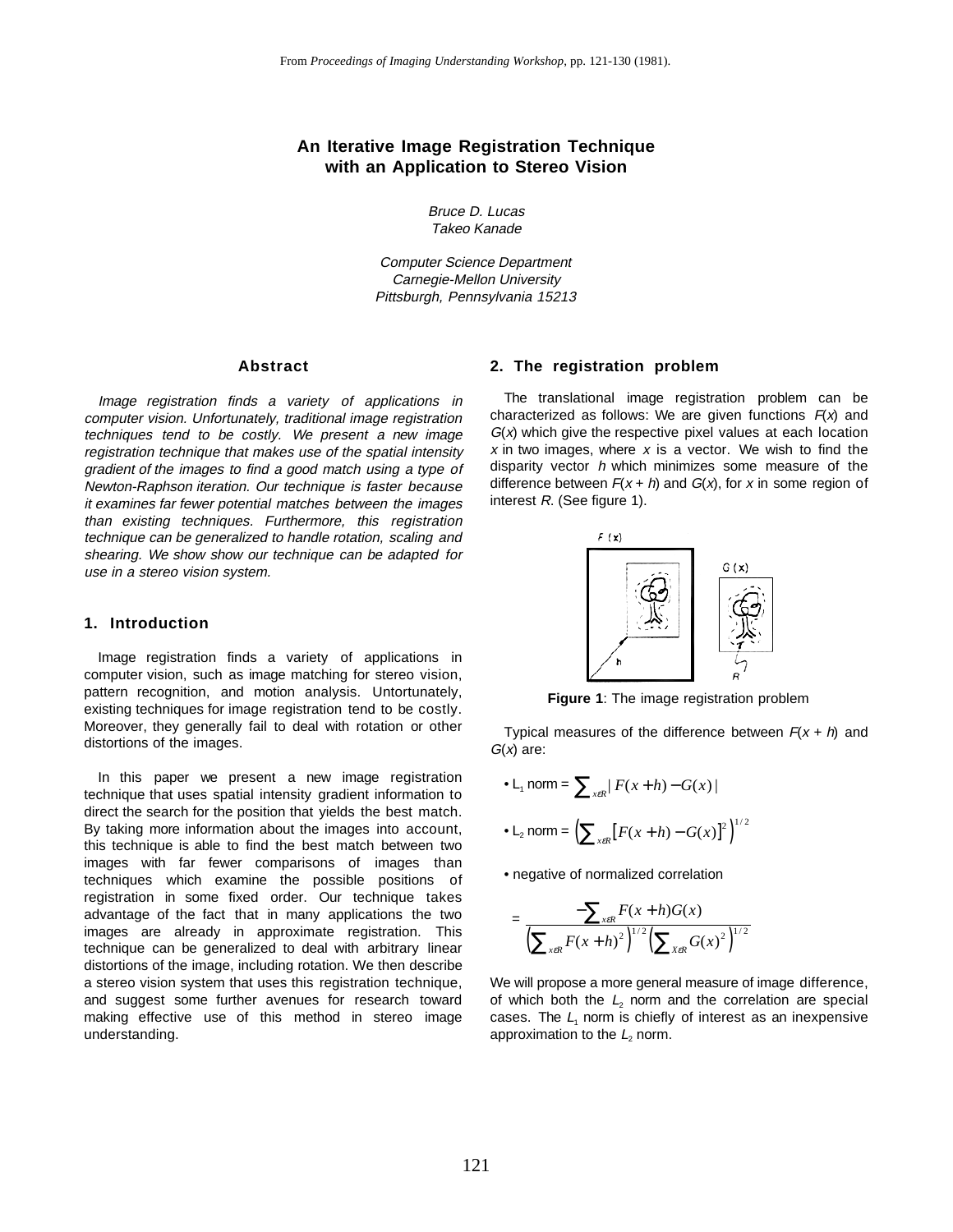# **3. Existing techniques**

An obvious technique for registering two images is to calculate a measure of the difference between the images at all possible values of the disparity vector  $h$ —that is, to exhaustively search the space of possible values of h. This technique is very time consuming: if the size of the picture  $G(x)$  is NXN, and the region of possible values of h is of size MXM, then this method requires  $O(M^2N^2)$  time to compute.

Speedup at the risk of possible failure to find the best h can be achieved by using a hill-climbing technique. This technique begins with an initial estimate  $h_0$  of the disparity. To obtain the next quess from the current quess  $h_k$ , one evaluates the difference function at all points in a small (say, 3X3) neighborhood of  $h_k$  and takes as the next guess  $h_{k+1}$ that point which minimizes the difference function. As with all hill-climbing techniques, this method suffers from the problem of false peaks: the local optimum that one attains may not be the global optimum. This technique operates in  $O(M^2N)$  time on the average, for M and N as above.

Another technique, known as the sequential similarity detection algorithm (SSDA) [2], only estimates the error for each disparity vector h. In SSDA, the error function must be a cumulative one such as the  $L<sub>1</sub>$  or  $L<sub>2</sub>$  norm. One stops accumulating the error for the current  $h$  under investigation when it becomes apparent that the current  $h$  is not likely to give the best match. Criteria for stopping include a fixed threshold such that when the accumulated error exceeds this threshold one goes on to the next  $h$ , and a variable threshold which increases with the number of pixels in  $$ whose contribution to the total error have been added. SSDA leaves unspecified the order in which the h's are examined.

Note that in SSDA if we adopt as our threshold the minimum error we have found among the  $h$  examined so far, we obtain an algorithm similar to alpha-beta pruning in minmax game trees [7]. Here we take advantage of the fact that in evaluating min<sub>h</sub>  $\sum_{x} d(x, h)$ , where  $d(x, h)$  is the contribution of pixel x at disparity h to the total error, the  $\Sigma_{x}$  can only increase as we look at more  $x$ 's (more pixels).

Some registration algorithms employ a coarse-fine search strategy. See [6] for an example. One of the techniques discussed above is used to find the best registration for the images at low resolution, and the low resolution match is then used to constrain the region of possible matches examined at higher resolution. The coarse-fine strategy is adopted implicitly by some image understanding systems which work with a "pyramid" of images of the same scene at various resolutions.

It should be nated that some of the techniques mentioned so far can be combined because they concern orthogonal aspects of the image registration problem. Hill climbing and exhaustive search concern only the order in which the algorithm searches for the best match, and SSDA specifies

only the method used to calculate (an estimate of) the difference function. Thus for example, one could use the SSDA technique with either hill climbing or exhaustive search, in addition a coarse-fine strategy may be adopted.

The algorithm we present specifies the order in which to search the space of possible h's. In particular, our technique starts with an initial estimate of  $h$ , and it uses the spatial intensity gradient at each point of the image to modify the current estimate of  $h$  to obtain an  $h$  which yields a better match. This process is repeated in a kind of Newton-Raphson iteration. If the iteration converses, it will do so in  $O(M^2)$  log  $N$ ) steps on the average. This registration technique can be combined with a coarse-fine strategy, since is requires an initial estimate of the approximate disparity h.

### **4. The registration algorithm**

In this section we first derive an intuitive solution to the one dimensional registration problem, and then we derive an alternative solution which we generalize to multiple dimensions. We then show how our technique generalizes to other kinds of registration. We also discuss implementation and performance of the algorithm.

### **4.1. One dimensional case**

In the one-dimensional registration problem, we wish to find the horizontal disparity h between two curves  $F(x)$  and  $G(x) = F(x + h)$ . This is illustrated in Figure 2.



**Figure 2**: Two curves to be matched

Our solution to this problem depends on a linear approximation to the behavior of  $F(x)$  in the neighborhood of <sup>x</sup>, as do all subsequent solutions in this paper. In particular, for small h,

$$
F(x) \approx \frac{F(x+h) - F(x)}{h}
$$
  
= 
$$
\frac{G(x) - F(x)}{h},
$$
 (1)

so that

$$
h \approx \frac{G(x) - F(x)}{F(x)}\tag{2}
$$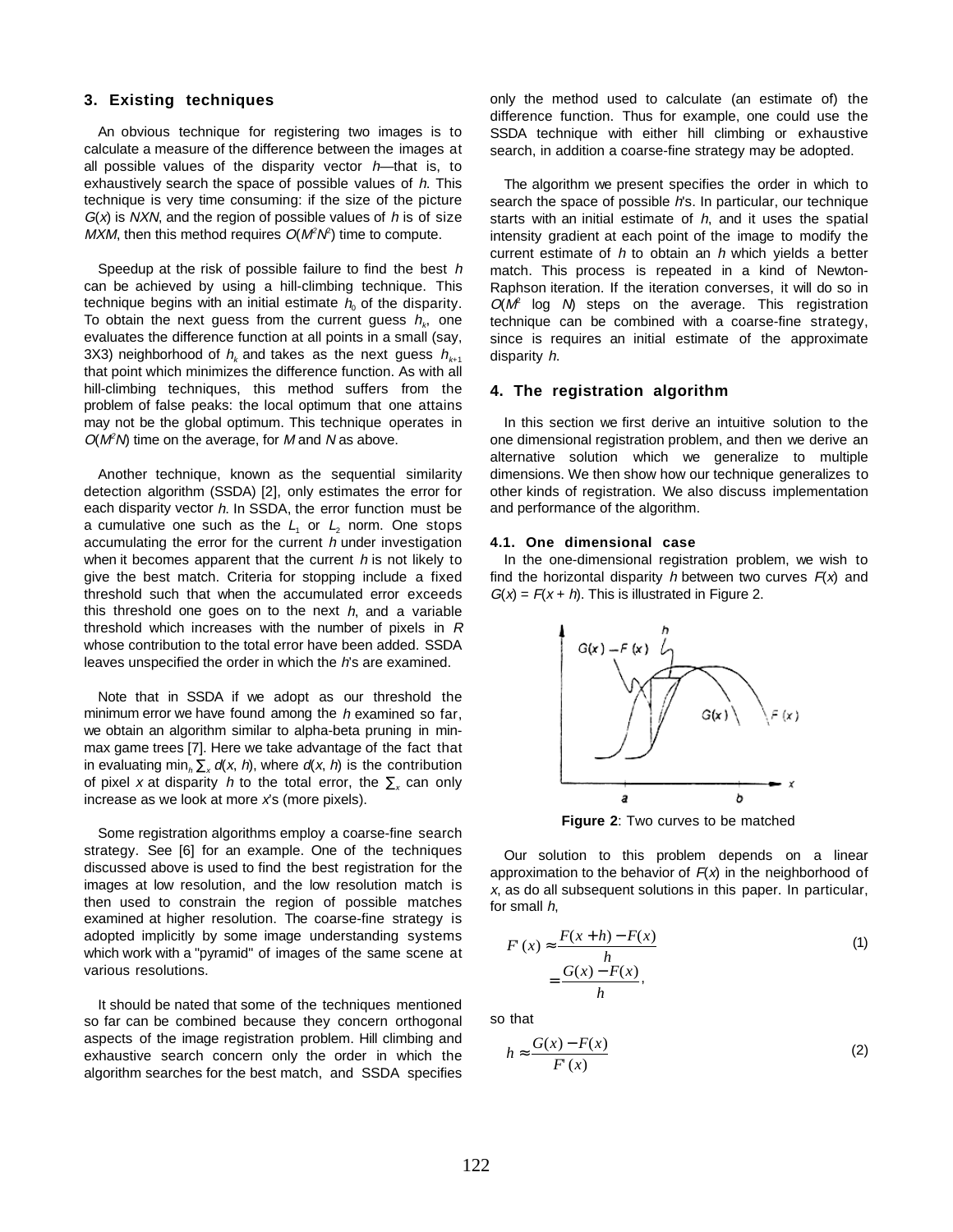The success of our algorithm requires  $h$  to be small enough that this approximation is adequate. In section 4.3 we will show how to extend the range of  $h$ 's over which this approximation is adequate by smoothing the images.

The approximation to  $h$  given in (2) depends on  $x$ . A natural method for combining the various estimates of  $h$  at various values of  $x$  would be to simply average them:

$$
h \approx \sum_{x} \frac{G(x) - F(x)}{F(x)} / \sum_{x} 1.
$$
 (3)

We can improve this average by realizing that the linear approximation in (1) is good where  $F(x)$  is nearly linear, and conversely is worse where  $|F'(x)|$  is large. Thus we could weight the contribution of each term to the average in (3) in inverse proportion to an estimate of  $|F'(x)|$ . One such estimate is

$$
F'(x) \approx \frac{G'(x) - F'(x)}{h}.
$$
 (4)

Since our estimate is to be used as a weight in an average, we can drop the constant factor of  $1/h$  in  $(4)$ , and use as our weighting function

$$
w(x) = \frac{1}{|G'(x) - F'(x)|}.
$$
\n<sup>(5)</sup>

This in fact appeals to our intuition: for example, in figure 2, where the two curves cross, the estimate of  $h$  provided by (2) is 0, which is bad; fortunately, the weight given to this estimate in the average is small, since the difference between  $F(x)$  and  $G'(x)$  at this point is large. The average with weighting is

$$
h \approx \sum_{x} \frac{w(x)[G(x) - F(x)]}{F(x)} / \sum_{x} w(x)
$$
 (6)

where  $w(x)$  is given by (5).

 $h^{\alpha}$ 

Having obtained this estimate. we can then move  $F(x)$  by our estimate of  $h$ , and repeat this procedure, yielding a type of Newton-Raphson iteration. Ideally, our sequence of estimates of  $h$  will converge to the best  $h$ . This iteration is expressed by

$$
h_0 = 0,
$$
  
\n
$$
h_{k+1} = h_k + \sum_{x} \frac{w(x)[G(x) - F(x + h_k)]}{F(x + h_k)} / \sum_{x} w(x).
$$
 (7)

# **4.2. An alternative derivation**

The derivation given above does not generalize well to two dimensions because the two-dimensional linear approximation occurs in a different form. Moreover, (2) is undefined where  $F(x) = 0$ , i.e. where the curve is level. Both of these problems can be corrected by using the linear approximation of equation (1) in the form

$$
F(x+h) \approx F(x) + hF(x),\tag{8}
$$

to find the h which minimizes the  $L<sub>2</sub>$  norm measure of the difference between the curves:

$$
E = \sum_{x} [F(x+h) - G(x)]^2.
$$

To minimize the error with respect to  $h$ , we set

$$
0 = \frac{\partial E}{\partial h}
$$
  
\n
$$
\approx \frac{\partial}{\partial h} \sum_{x} [F(x) + hF(x) - G(x)]^2
$$
  
\n
$$
\sum_{x} 2F(x)[F(x) + hF(x) - G(x)]
$$

from which

$$
h \approx \frac{\sum_{x} F(x)[G(x) - F(x)]}{\sum_{x} F(x)^2}.
$$
 (9)

This is essentially the same solution that we derived in (6), but with the weighting function  $w(x) = F(x)^2$  As we will see the form of the linear approximation we have used here generalizes to two or more dimensions. Moreover, we have avoided the problem of dividing by 0, since in (9) we will divide by 0 only if  $F(x) = 0$  everywhere (in which case h really is undefined), whereas in (3) we will divide by 0 if  $F(x) = 0$ anywhere.

The iterative form with weighting corresponding to (7) is

$$
h_0 = 0,
$$
  

$$
h_{k+1} = h_k + \frac{\sum_{x} w(x) F(x + h_k) [G(x) - F(x + h_k)]}{\sum_{x} w(x) F(x + h_k)^2},
$$
 (10)

where  $w(x)$  is given by (5).

#### **4.3. Performance**

A natural question to ask is under what conditions and how fast the sequence of  $h<sub>k</sub>$ s converges to the real h. Consider the case

$$
F(x) = \sin x,
$$
  
G(x) = F(x + h) = sin (x + h).

It can be shown that both versions of the registration algorithm given above will converge to the correct  $h$  for  $|h|$  <  $\pi$ , that is, for initial misregistrations as large as one-half wavelength. This suggests that we can improve the range of convergence of the algorithm by suppressing high spatial frequencies in the image, which can be accomplished by smoothing the image, i.e. by replacing each pixel of the image by a weighted average of neighboring pixels. The tradeoff is that smoothing suppresses small details, and thus makes the match less accurate. If the smoothing window is much larger than the size of the object that we are trying to match, the object may be suppressed entirely, and so no match will be possible.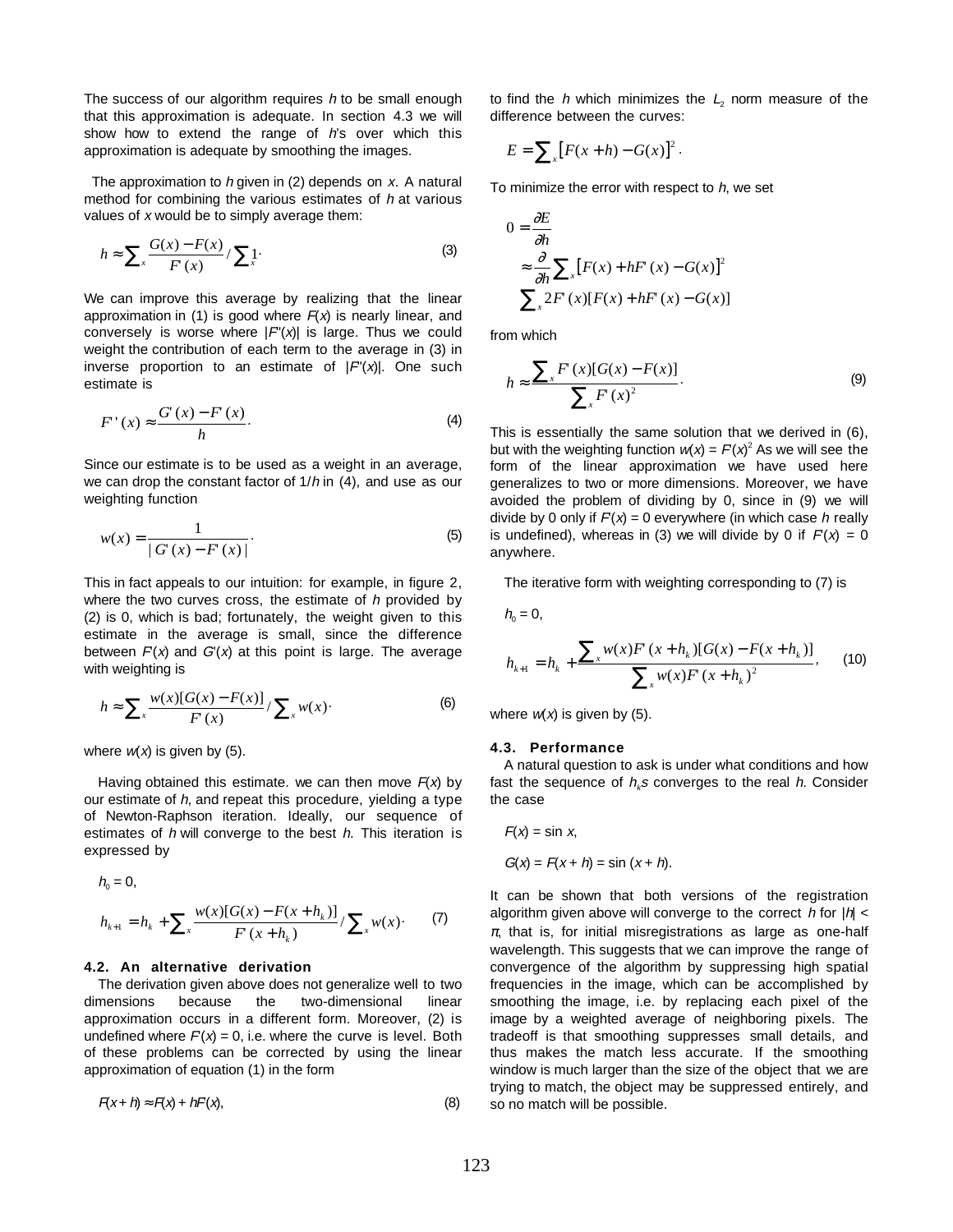Since lowpass filtered images can be sampled at lower resolution with no loss of information, the above observation suggests that we adopt a coarse-fine strategy. We can use a low resolution smoothed version of the image to obtain an approximate match. Applying the algorithm to higher resolution images will refine the match obtained at lower resolution.

While the effect of smoothing is to extend the range of convergence, the weighting function serves to improve the accuracy of the approximation, and thus to speed up the convergence. Without weighting, i.e. with  $w(x) = 1$ , the calculated disparity  $h_1$  of the first iteration of (10) with  $f(x) =$ sin  $x$  falls off to zero as the disparity approaches one-half wavelength. However, with  $w(x)$  as in (5), the calculatian of disparity is much more accurate, and only falls off to zero at a disparity very near one-half wavelength. Thus with  $w(x)$  as in (5) convergence is faster for large disparities.

#### **4.4. Implementation**

Implementing (10) requires calculating the weighted sums of the quantities FG, FF, and  $(F)^2$  over the region of interest R. We cannot calculate  $F(x)$  exactly, but for the purposes of this algorithm, we can estimate it by

$$
F(x) \approx \frac{F(x + \Delta x) - F(x)}{\Delta x},
$$

and similarly for  $G'(x)$ , where we choose  $\Delta x$  appropriately small (e.g. one pixel). Some more sophisticated technique could be used for estimating the first derivatives, but in general such techniques are equivalent to first smoothing the function, which we have proposed doing for other reasons, and then taking the difference.

#### **4.5. Generalization to multiple dimensions**

The one-dimensional registration algorithm given above can be generalized to two or more dimensions. We wish to minimize the  $L<sub>2</sub>$  norm measure of error:

$$
E=\sum_{x\in R}[F(x+h)-G(x)]^2,
$$

where  $x$  and  $h$  are  $n$ -dimensional row vectors. We make a linear approximation analogous to that in (8),

$$
F(x+h) \approx F(x) + h \frac{\partial}{\partial x} F(x),
$$

where  $\partial/\partial x$  is the gradient operator with respect to x, as a column vector:

$$
\frac{\partial}{\partial x} = \left[\frac{\partial}{\partial x_1} \frac{\partial}{\partial x_2} \dots \frac{\partial}{\partial x_n}\right]^T
$$

Using this approximation, to minimize  $E$ , we set

$$
0 = \frac{\partial}{\partial h} E
$$
  
\n
$$
\approx \frac{\partial}{\partial h} \sum_{x} [F(x) + h \frac{\partial F}{\partial x} - G(x)]^2
$$
  
\n
$$
= \sum_{x} 2 \frac{\partial F}{\partial x} [F(x) + h \frac{\partial F}{\partial x} - G(x)].
$$

from which

$$
h = \left[\sum_{x} \left(\frac{\partial F}{\partial x}\right)^{T} \left[G(x) - F(x)\right] \right] \left[\sum_{x} \left(\frac{\partial F}{\partial x}\right)^{T} \left(\frac{\partial F}{\partial x}\right)\right]^{-1},
$$

which has much the same form as the one-dimensional version in (9).

The discussions above of iteration, weighting, smoothing, and the coarse-fine technique with respect to the onedimensional case apply to the  $n$ -dimensional case as well. Calculating our estimate of  $h$  in the two-dimensional case requires accumulating the weighted sum of five products ((G -  $F$ ) $F_x$ , (G -  $F$ ) $F_y$ ,  $F^2_x$ ,  $F^2_y$ , and  $F_xF_y$ ) over the region R, as opposed to accumulating one product for correlation or the  $L<sub>2</sub>$  norm. However, this is more than compensated for, especially in high-resolution images, by evaluating these sums at fewer values of h.

### **4.6. Further generalizations**

Our technique can be extended to registration between two images related not by a simple translation, but by an arbitrary linear transformation, such as rotation, scaling, and shearing. Such a relationship is expressed by

$$
G(x) = F(xA + h),
$$

where A is a matrix expressing the linear spatial tranformation between  $F(x)$  and  $G(x)$ . The quantity to be minimized in this case is

$$
E = \sum_{x} [F(xA + h) - G(x)]^{2}.
$$

To determine the amount  $\Delta A$  to adjust A and the amount  $\Delta h$ to adjust  $h$ , we use the linear approximation

$$
F(x(A + \Delta A) + (h + \Delta h))
$$
  
\n
$$
\approx F(xA + h) + (x\Delta A + \Delta h)\frac{\partial}{\partial x}F(x)
$$
 (11)

When we use this approximation the error expression again becomes quadratic in the quantities to be minimized with respect to. Differentiating with respect to these quantities and setting the results equal to zero yields a set of linear equations to be solved simultaneously.

This generalization is useful in applications such as stereo vision, where the two different views of the object will be diff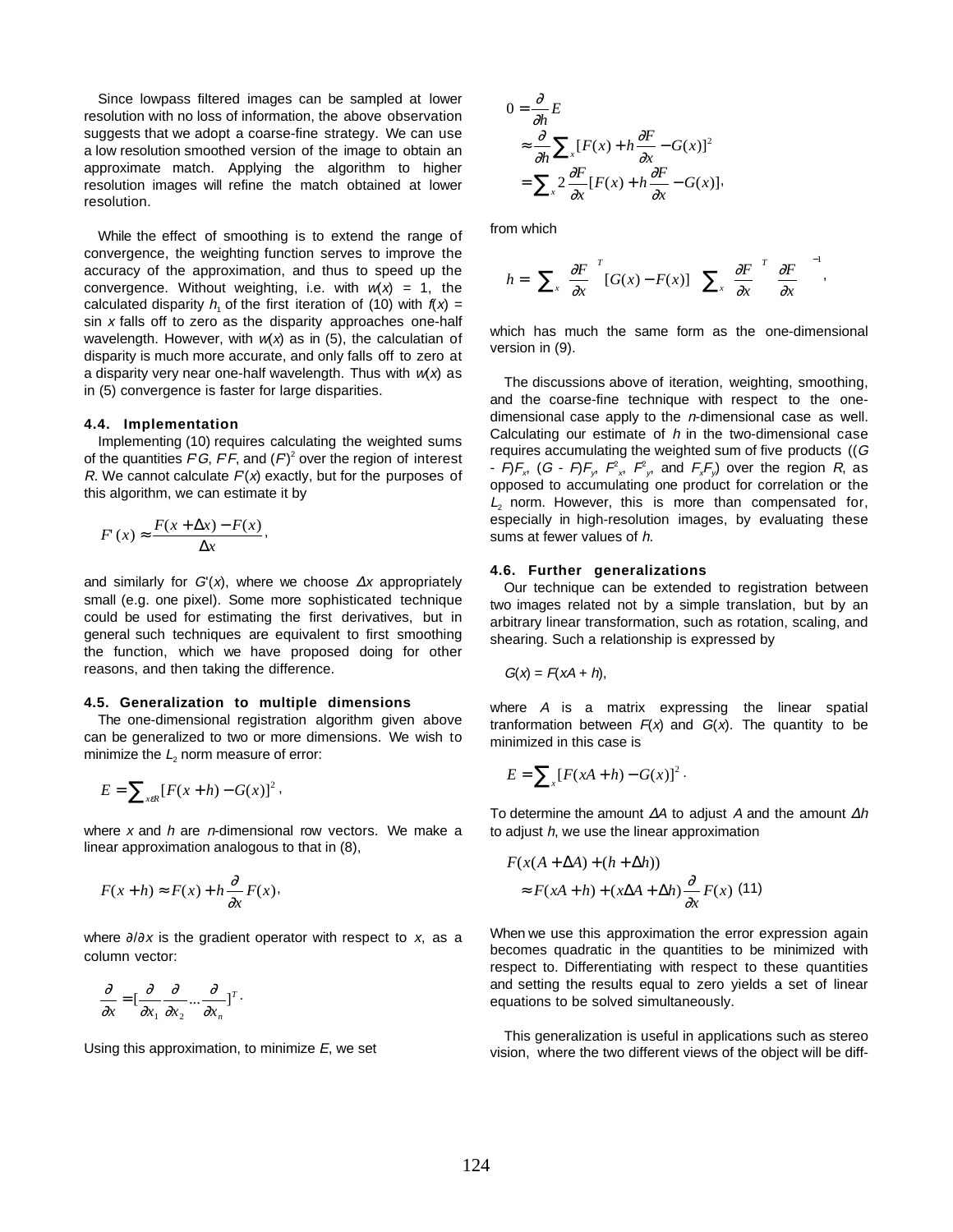erent views, due to the difference of the viewpoints of the cameras or to differences in the processing of the two images. If we model this difference as a linear transformation, we have (ignoring the registration problem tor the moment)

$$
F(x) = \alpha G(x) + \beta.
$$

where  $\alpha$  may be thought of as a contrast adjustment and  $\beta$ as a brightness adjustment. Combining this with the general linear transformation registration problem, we obtain

$$
E = \sum_{x} [F(xA + h) - (\alpha G(x) + \beta)]^2
$$

as the quantity to minimize with respect to  $\alpha$ ,  $\beta$ , A, and h. The minimization of this quantity, using the linear approximation in equation (11), is straightforward. This is the general form promised in section 2. If we ignore A, minimizing this quantity is equivalent to maximizing the correlation coefficient (see, for example, [3]); if we ignore  $\alpha$  and  $\beta$  as well, minimizing this form is equivalent to minimizing the  $L_2$ norm.

## **5. Application to stereo vision**

In this section we show how the generalized registration algorithm described above can be applied to extracting depth information from stereo images.

## **5.1. The stereo problem**

The problem of extracting depth information from a stereo pair has in principle four components: finding objects in the pictures, matching the objects in the two views, determining the camera parameters, and determining the distances from the camera to the objects. Our approach is to combine object matching with solving for the camera parameters and the distances of the objects by using a form of the fast registration technique described above.

Techniques for locating objects include an interest operator [6], zero crossings in bandpass-filtered images [5], and linear features [1]. One might also use regions found by an image segmentation program as objects.

Stereo vision systems which work with features at the pixel level can use one of the registration techniques discussed above. Systems whose objects are higher-level features must use some difference measure and some search technique suited to the particular feature being used. Our registration algorithm provides a stereo vision system with a fast method of doing pixel-level matching.

Many stereo vision systems concern themselves only with calculating the distances to the matched objects. One must also be aware that in any real application of stereo vision the relative positions of the cameras will not be known with perfect accuracy. Gennery [4] has shown how to simultaneously solve for the camera parameters and the distances of objects.

### **5.2. A mathematical characterization**

The notation we use is illustrated in figure 3. Let  $c$  be the vector of camera parameters that describe the orientation and position of camera 2 with respect to camera 1's coordinate system. These parameters are azimuth, elevation, pan, tilt, and roll, as defined in  $[4]$ . Let x denote the position of an image in the camera 1 film plane of an object. Suppose the object is at a distance z from camera 1. Given the position in picture 1  $x$  and distance  $z$  of the object, we could directly calculate the position  $p(x, z)$  that it must have occupied in three-space. We express  $p$  with respect to camera 1's coordinate system so that  $p$  does not depend on the orientation of camera 1. The object would appear on camera 2's film plane at a position  $q(p, c)$  that is dependent on the object's position in three-space  $p$  and on the camera parameters c. Let  $G(x)$  be the intensity value of pixel x in picture 1, and let  $F(q)$  the intensity value of pixel q in picture 2. The goal of a stereo vision system is to invert the relationship described above and solve for  $c$  and  $z$ , given  $x$ , F and G.



#### **5.3. Applying the registration algorithm**

First consider the case where we know the exact camera parameters  $c$ , and we wish to discover the distance  $z$  of an object. Suppose we have an estimate of the distance z. We wish to see what happens to the quality of our match between F and G as we vary z by an amount  $\Delta z$ . The linear approximation that we use here is

$$
F(z + \Delta z) \approx F(z) + \Delta z \frac{\partial F}{\partial z},
$$

where

$$
\frac{\partial F}{\partial z} = \frac{\partial p}{\partial z} \frac{\partial q}{\partial p} \frac{\partial F}{\partial q}.
$$
\n(12)

This equation is due to the chain rule of the gradient operator; ∂q/∂p is a matrix of partial derivatives of the components of  $q$  with respect to the components of  $p$ , and  $∂F/∂q$  is the spatial intensity gradient of the image  $F(q)$ . To update our estimate of z, we want to find the  $\Delta z$  which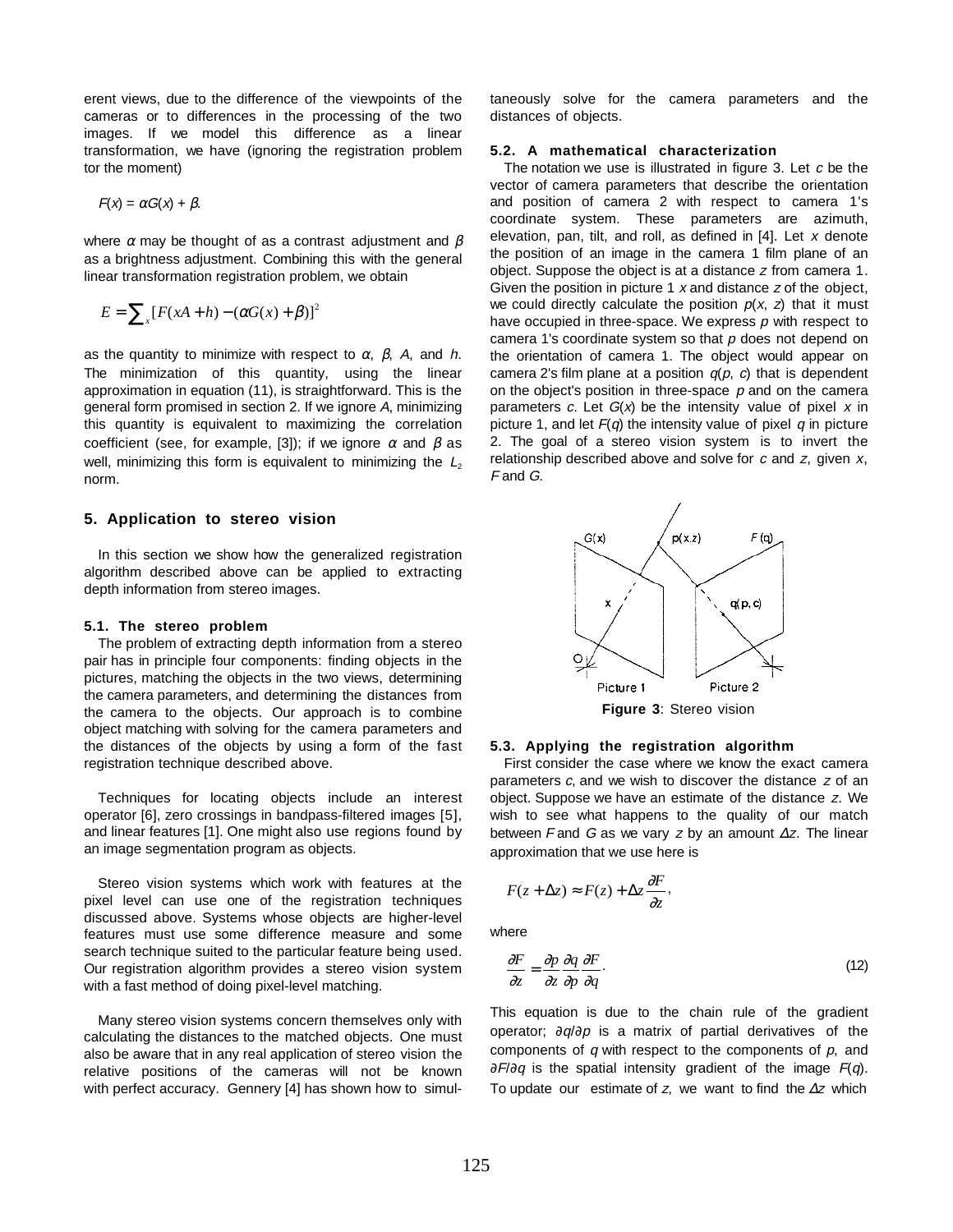satisfies

$$
0 = \frac{\partial}{\partial \Delta z} E
$$
  
\n
$$
\approx \frac{\partial}{\partial \Delta z} \sum_{x} [F + \Delta z \frac{\partial F}{\partial z} - G]^2.
$$

Solving for <sup>∆</sup>z, we obtain

$$
\Delta z = \sum_{x} \frac{\partial F}{\partial z} [G - F] / \sum_{x} \left( \frac{\partial F}{\partial z} \right)^2,
$$

where  $\partial F/\partial z$  is given by (12).

On the other hand. suppose we know the distances  $z_i$ ,  $i =$ 1, 2,  $..., n$ , of each of *n* objects from camera 1, but we don't know the exact camera parameters  $c$ . We wish to determine the effect of changing our estimate of the camera parameters by an amount ∆c. Using the linear approximation

$$
F(c + \Delta c) \approx F(c) + \Delta c \frac{\partial q}{\partial c} \frac{\partial F}{\partial q},
$$

we solve the minimization of the error function with respect to <sup>∆</sup>c by setting

$$
0 = \frac{\partial}{\partial \Delta c} \sum_{i} \sum_{x \in R_i} [F(c + \Delta c) - G]^2
$$
  

$$
\approx \frac{\partial}{\partial \Delta c} \sum_{i} \sum_{x} [F + \Delta c \frac{\partial q}{\partial c} \frac{\partial F}{\partial q} - G]^2,
$$

obtaining

$$
\Delta c \approx \left[ \sum_{x} \left( \frac{\partial q}{\partial c} \frac{\partial F}{\partial q} \right)^{T} [G - F] \right] \left[ \sum_{x} \left( \frac{\partial q}{\partial c} \frac{\partial F}{\partial q} \right)^{T} \left( \frac{\partial q}{\partial c} \frac{\partial F}{\partial q} \right) \right]^{-1}.
$$

As with the other techniques derived in this paper, weighting and iteration improve the solutions for <sup>∆</sup>z and <sup>∆</sup>c derived above.

#### **5.4. An implementation**

We have implemented the technique described above in a system which functions well under human supervision. Our program is capable of solving for the distances to the objects, the five camera parameters described above, and a brightness and contrast parameter for the entire scene, or any subset of these parameters. As one would expect from the discussion in section 4.3, the algorithm will converge to the correct distances and camera parameters when the initial estimates of the  $z_i$ 's and c are sufficiently accurate that we know the position in the camera 2 film plane of each object to within a distance on the order of the size of the object.

A session with this program is illustrated in figures 4 through 10. The original stereo pair is presented in figure 4. (Readers who can view stereo pairs cross-eyed will want to hold the pictures upside down so that each eye receives the correct view). The camera parameters were determined independently by hand-selecting matching points and solving for the parameters using the program described in [4].

Figures 5 and 6 are bandpass-flitered versions of the pictures in figure 4. Bandpass-filtered images are preferred to lowpass-filtered images in finding matches because very low spatial frequencies tend to be a result of shading differences and carry no (or misleading) depth information. The two regions enclosed in rectangles in the left view of figure 5 have been hand-selected and assigned an initial depth of 7.0 in units of the distance between cameras. If these were the actual depths, the corresponding objects would be found in the right view at the positions indicated figure 5. After seven depth-adjustment iterations, the program found the matches shown in figure 6. The distances are 6.05 for object 1 and 5.86 for object 2.

Figures 7 and 8 are bandpass-filtered with a band one octave higher than figures 5 and 6. Five new points have been hand-selected in the left view, reflecting the different features which have become visible in this spatial frequency range. Each has been assigned an initial depth equal to that found for the corresponding larger region in figure 6. The predicted position corresponding to these depths is shown in the right view of figure 7. After five depth-adjustment iterations, the matches shown in figure 8 were found. The corresponding depths are 5.96 for object 1, 5.98 for object 2, 5.77 for object 3, 5.78 for object 4, and 6.09 for object 5.

Figures 9 and 10 are bandpass-filtered with a band yet another octave higher than figures 7 and 8. Again five new points have been hand-selected in the left view, reflecting the different features which have become visible in this spatial frequency range. Each has been assigned an initial depth equal to that found for the corresponding region in Figure 8. The predicted position corresponding to these depths is shown in the right view of figure 9. After four depthadjustment iterations, the matches shown in figure 10 were found. The corresponding depths are 5.97 for object 1, 5.98 for object 2, 5.80 For object 3, 5.77 for object 4, and 5.98 for object 5.

#### **5.5. Future research**

The system that we have implemented at present requires considerable hand-guidance. The following are the issues we intend to investigate toward the goal of automating the process.

- Providing initial depth estimates for objects: one should be able to use approximate depths obtained from low resolution images to provide initial depth estimates for nearby objects visible only at higher resolutions. This suggests a coarse-fine paradigm not just for the problem of finding individual matches but for the problem of extracting depth infortnation as a whole.
- Constructing a depth map: one could construct a depth map from depth measurements by some interpolation method, and refine the depth map with depth measurements obtained from successively higherresolution views.
- Selecting points of interest: the various techniques mentioned in section 3 should be explored.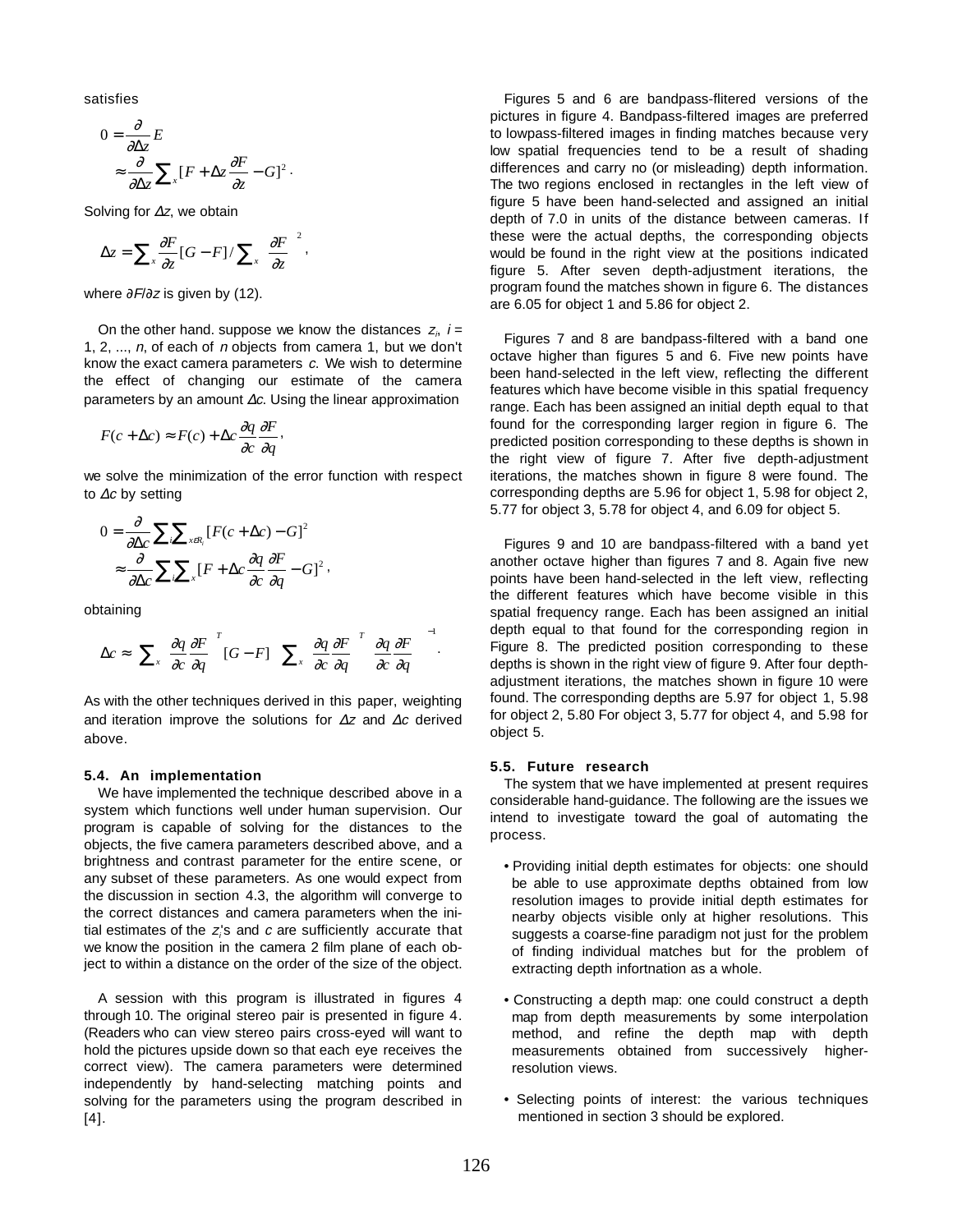- Tracking sudden depth changes: the sudden depth changes found at the edges of objects require some set of higher-level heuristics to keep the matching algorithm on track at object boundaries.
- Compensating for the different appearances of objects in the two views: the general form of the matching algorithm that allows for arbitrary linear transformations should be useful here.

# **Acknowledgements**

We would fike to thank Michael Horowitz, Richard Korf, and Pradeep Sindhu for their helpful comments on early drafts of this paper.

## **References**

1. Baker, H. Harlyn. Edge Based Stereo Correlation. DARPA Image Understanding Workshop, April. 1980. pp. 168-175.

2. Barnea, Daniel I. and Silverman, Harvey F. "A Class of Algorithms for Fast Digital Image Registration." IEEE Transactions on Computers C-21.2 (February 1972), 179- 186.

3. Dudewicz, Edward J. Introduction to Statistics and Probability. Holt, Rinehart and Winston, New York, 1976.

4. Gennery, Donald B. Stereo-Camera Calibration. DARPA Image Understanding Workshop, November, 1979, pp. 101- 107.

5. Marr, D. and Poggio, T. "A Computational Theory of Human Stereo Vision." Proceedings of the Royal Society of London B-204 (1979), 301-328.

6. Moravec, Hans. P. Visual Mapping by a Robot Rover. Sixth International Joint Conference on Artificial Intelligence, Tokyo, August, 1979, pp. 598-600.

7. Nilsson, Nils J. Problem-Solving Methods in Artificial Intelligence. McGraw-Hill, New York, 1971.





**Figure 4.**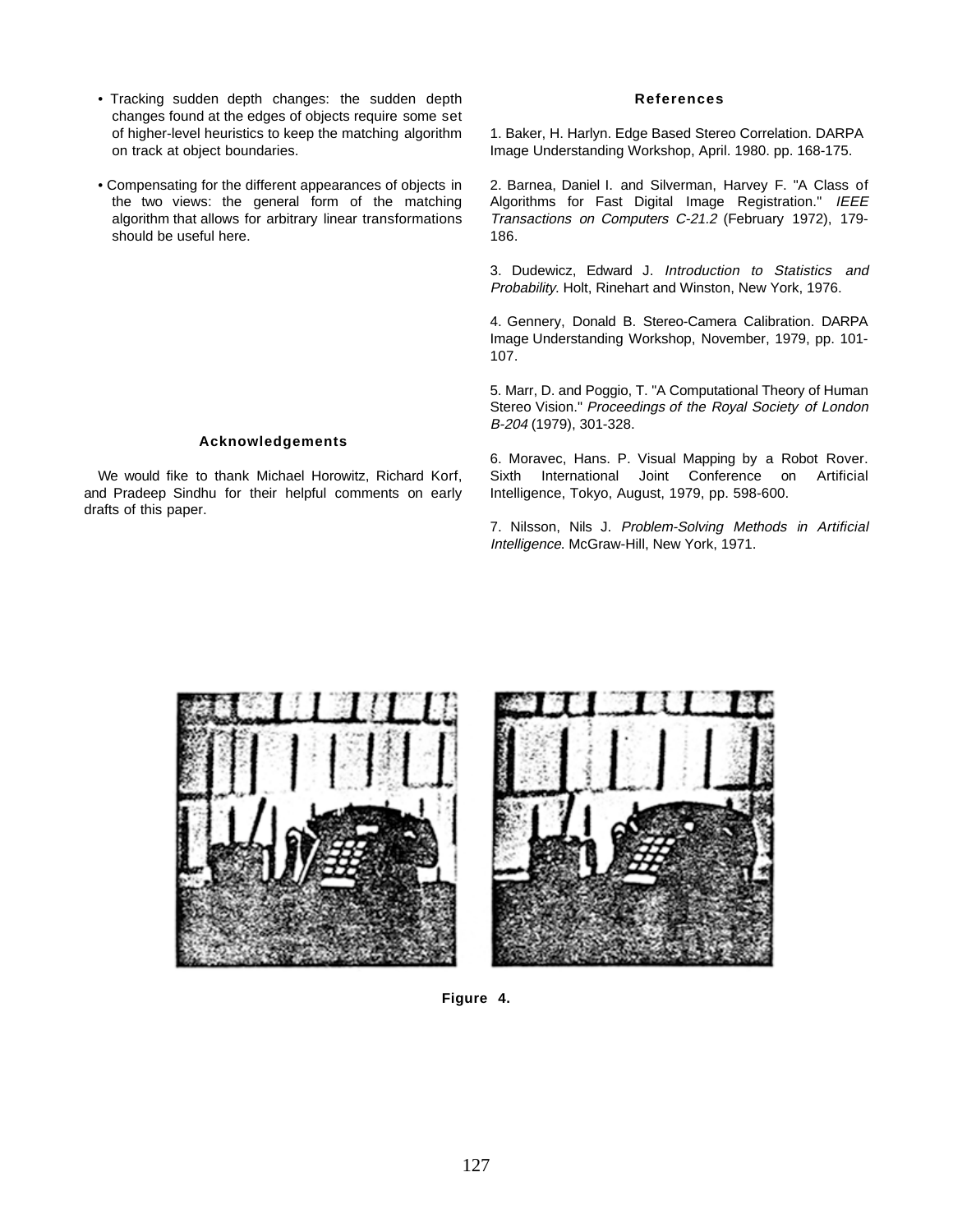

**Figure 5.**



**Figure 6.**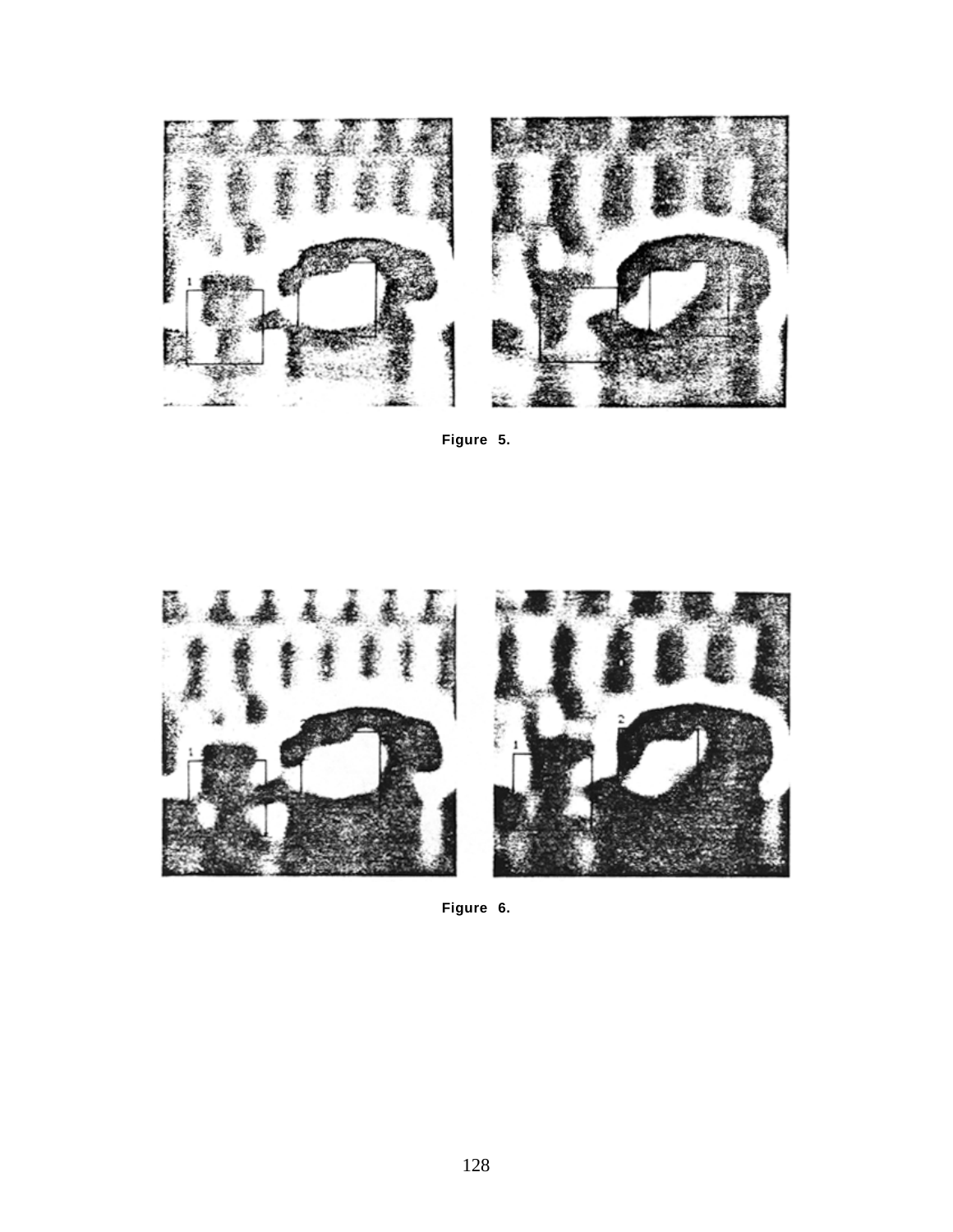

**Figure 7.**





**Figure 8.**